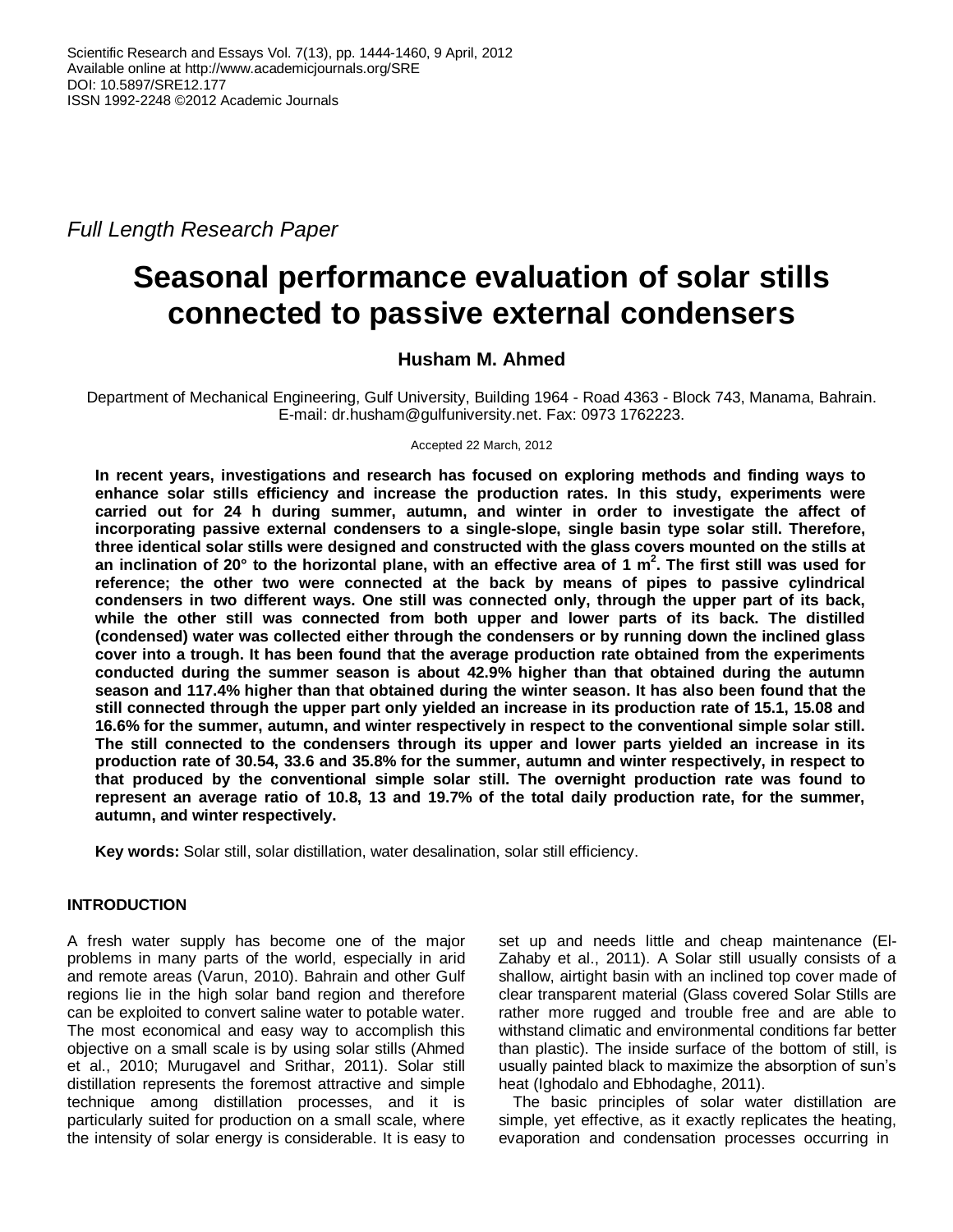nature to purify water (Al-Hayeka and Badran, 2004). It represents a direct simulation process of the green house effect. The suns rays penetrate the transparent inclined cover heat up the water. The heated water evaporates and condenses on the inner side of the transparent surface. The condensate which is distilled water runs down the inner side into troughs from where it can be collected in storage containers (Panchal and Shah, 2011).

There are several types of solar stills, the simplest of which, and the most common, is the single basin solar still. Despite the advantages of this device, its low productivity is recognized (Badran and al Tahaineh, 2005). The solar still productivity and efficiency was found to be dependent on key parameters such as solar radiation intensity, ambient temperature, location, glass cover material, its thickness and its inclination, wind velocity and the basin water depth of the still (Kabeel and El-Agouz, 2011). The yield of a single basin single slop solar still is usually in the range of 2 to 4 L/day/m<sup>2</sup> (Kumar and Bai, 2008). For this reason the solar still is not popular (Ismail, 2009). Kabeel and El-Agouz (2011) conducted a literature review and reported that in most cases, even under optimized operating conditions, the efficiency of the conventional single slop single basin solar still was in the range of 30 to 45%, with less than 5  $L/m^2$ /day of fresh water production. Therefore, the main goal of this research is to explore new concepts and examine different designs to enhance the solar still productivity (Dev et al., 2011). They have investigated the effects of climatic, operational and design parameters on the performance of a basin type solar still in order to improve the productivity (Arjunan et al., 2009).

The main driving force for the distillation process is the temperature difference between the water and the still cover. The heat produced by condensation is transmitted from the condensed vapor to the cover, increasing the cover temperature, and consequently, reducing the condensation rate in the conventional still, and resulting in relatively low efficiency (Madhlopa and Johnstone, 2011).

Minimizing water depth is always regarded as one of the key parameter to enhance day time still output (Khalifa and Hamood, 2009; Tiwari and Tiwari, 2008).

El-Zahaby et al. (2011) introduced a new approach to control water depth through creating a thin re-established film of saline water in a particular manner in the solar still. They reported that a high efficiency of 77.35% was achieved. Boubekri and Chaker (2011) found that integrating external and internal reflectors in a solar still has the impact of increasing the solar productivity by up to 72.8% in the winter, 40.33% in the spring, and 7.54% in the summer. They also found that using a thermal storage tank with the solar still will increase the still productivity by 27.5, 21 and 23.2% in the winter, spring and summer respectively. Abdallah et al. (2008) found that the installation of reflecting mirrors on all interior

sides of a single slope solar still enhanced its productivity by 30%. Tanaka (2010) performed a theoretical analysis of a basin type solar still with internal and an external reflectors. They used a flat plate which extends from the back wall of the still as an external reflector. They reported that the average daily production rate of the still throughout the year increased, compared to a conventional basin type still, and was predicted to be 29, 43 or 67% when the glass cover inclination was 10º, 30º or 50º and the length of external reflector was half the still's length. Dev et al. (2011) carried out experiments using an inverted absorbing solar still and a single slope solar still. They found that the inverted absorbing solar still produced 6.302 kg/.m² days in comparison with the simple solar still which produced 2.152 kg/m²-day less in the same working conditions. Abdulla and Badran (2008) found that introducing a sun tracking system to a fixed conventional solar still enhances its productivity by 22%. Abdallah et al. (2008) found that replacing the flat basin of the still by a stepped basin enhanced its performance by 180%. They also found that coupling this design with a sun tracking system will further enhance the still's thermal productivity by 380%. Kabeel et al. (2012) found that introducing a stepped basin to the conventional solar still increased its productivity by up to 57.3%, depending on the tray depth and width. El-Sebaii et al. (2000) added a suspended plate within the basin water of a conventional single basin solar still in order to decrease the preheating time required for evaporating the still basin water. They found that to be around 18.5 to 20% higher than that of the conventional solar still.

Ghoneyem and Ileri (1997) found that that a solar still with a glass cover of 3 mm thickness yielded 16.5% more production than a cover 6 mm thick. Akash et al. (1998) found that using black ink and dye increases the still productivity to 45 and 60% respectively. Velmurugan et al. (2008) tried to increase the still productivity, by enhancing the evaporation rate, using sponges and fins. They reported that productivity increased 15.3% when sponges were used, while the productivity increased by 45.5% when fins were used. Nafey et al. (2002) reported that using a floating perforated black aluminum plate in a solar still increased the productivity by 15% at a brine depth of 3 cm and to 40% at a brine depth of 6 cm. Badran and Al-Tahaineh (2005) reported that the coupling of a flat plate solar collector to a conventional single slope solar still with mirrors fixed to the interior sides coupled with a flat plate collector enhanced its productivity by 36%. Badran (2007) found that the use of asphalt in the basin of a conventional solar still improved its production rate by 29%. The use of a sprinkler combined with the asphalt improved the still productivity by 51%.

Abu-Hijleh and Mousa (1997) found that the use of a water film to cool down the still cover increased the productivity by up to 20%. Ahmed et al. (2010) found that integrating a cooling tube attached to the inner surface of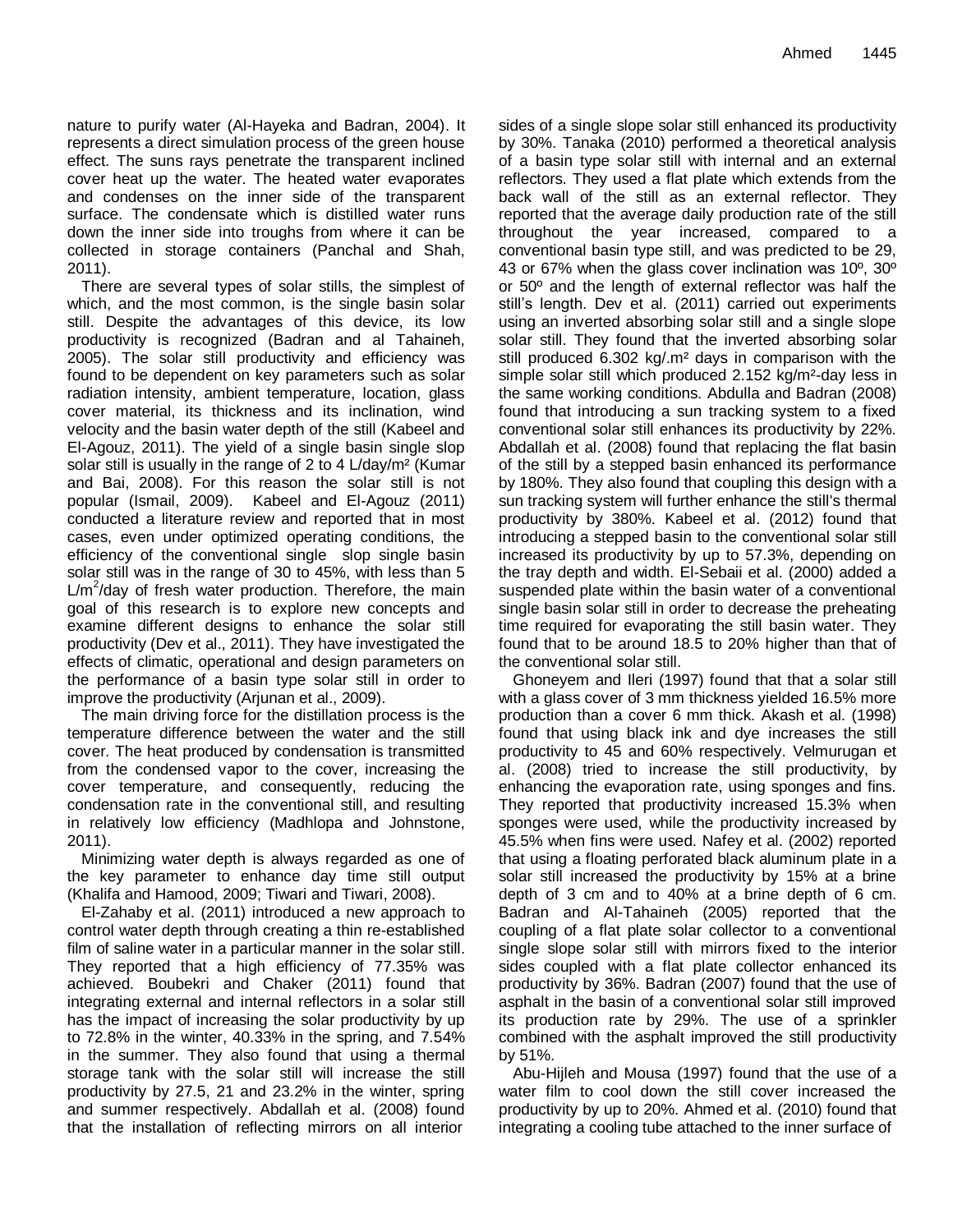the glass cover of a conventional solar still will decrease its productivity by about 4%. Madhlopa and Johnstone (2009) fitted a separate condenser to a conventional solar still and calculated its performance. They found that the solar still productivity increased by 62% in comparison to a conventional solar still without condensers. El-Bahi and Inan (1999a) found that coupling a conventional solar still to an outside passive condenser increased its productivity by 75%. El-Bahi and Inan (1999b) used direct and reflected solar radiation utilizing a double glass cover and an integrated separate condenser. They reported that the efficiency was increased by 48% and it exceeded 70% when the condenser cover was cooled down. Sakthivel et al. (2010) introduced a medium of jute cloth into the conventional single slop solar still, in an effort to increase the evaporation surface and to utilize the latent heat of condensation. They found that still productivity increased by 8%. Abdallah et al. (2009) used three different types of absorbing materials in an attempt to improve the thermal performance of the single solar still. They found that the overall average gain in the collected distilled water was 28% when coated metallic wiry sponges were used and by 43% when the uncoated metallic wiry sponges were used. The gain was 60% when the black rocks were used. A.E. Kabeel (2009) found that using a concave jute wick surface had the effect of increasing the amount of absorbed solar radiation and consequently enhanced the evaporation surface area. This resulted in an increase in the solar still productivity of 30%. Arjunan et al. (2009) found that using blue metal as a storage medium in a conventional solar still improved its productivity by 5%. Sakthivel and Shanmugasundaram (2008) found that using a black granite gravel material as a thermal energy storage medium improved its productivity by about 17 to 20%.

Nijmeh et al. (2005) found that using potassium permanganate as an absorbing material increased the single basin double cover solar still productivity by 26%, while using violet dye improved the productivity by 29%. Mahkamov and Akhatov (2008) performed experiments on a multistage solar thermal water desalination system. They found that the productivity was twice as high as that of conventional solar stills. Nassar et al. (2007) performed experiments on a concave mirror, which reflected the suns rays to focus inside the still. The still was put under vacuum pressure. A condenser was used to condense the outlet vapor. They found the still productivity increased by 303%. Al-Karaghouli and Alnaser (2004) investigated the performance of single and double-decker basin stills. Both stills have the same basin area. They found that average production for the double-decker basin still is about 40% higher than the production of the single basin still. Arunkumar et al. (2012) introduced a new design of solar still with a hemispherical top cover for water distillation with and without water flowing over the still cover. They reported

that the solar still efficiency increased from 34 to 42% with the top cover cooling effect.

In the present work, outdoor experiments have been conducted during July 2011 (representing the summer season), October 2011( representing the autumn season), and January 2012 (representing the winter season), to evaluate the seasonal effect of connecting external passive condensers to the conventional single slope basin type solar still using two different methods of connection.

#### **METHODOLOGY**

In this investigation, three identical single slope basin type solar stills were designed and constructed from 1.4 mm galvanized steel with a net basin area of 1 m<sup>2</sup> (1x1m). A 4 mm thick glass cover was fixed at an angle of 20º to the horizontal to each solar still. In order to maximize the absorption efficiency of solar radiation and the insides of the galvanized basins were painted black.

To prevent or minimize heat lose from the base and the sides of the galvanized basins, each galvanized basin was fitted inside a wooden basin of an identical shape, but of a slightly larger size.

The gaps between each wooden and galvanized basin were packed with 50 mm thick glass wool with an insulation thermal conductivity of 0.045 (W/m<sup>2</sup> °C). The first still was used as a reference. The schematic diagram of the first still is shown in Figure 1.

Four identical passive cylindrical condensers were designed and constructed from 1.4 mm galvanized steel. Each condenser had a diameter of 30 cm and a height of 80 cm. The condensers were fixed to the back of the other two solar stills by 10 cm diameter, 20 cm length galvanized pipes using union connections (to facilitate connecting and disconnecting the condensers). The first two condensers were fixed in parallel to the upper part of the back of the second solar still as shown in Figure 2. The other two condensers were fixed, in parallel, to the back of the third still at both upper and lower parts, as shown in Figure 3. A short pipe fitted to a half inch valve and to a 30 cm flexible hose was fitted at the lower end of each condenser and was used to drain and collect the condensed water. During the experimental tests, wooden boards were used to shield the condensers from direct sun radiation to prevent heating up the condensers surfaces.

A suitable frame was built and all three stills were mounted adjacent to each other as shown in Figure 4. A level meter was used to ensure that they were precisely horizontal. A feed water tank was fixed at the same level as the stills with a float to feed and control the water level inside the three stills to a fixed value of 1 cm. As an extra precaution, to ensure that the water level inside the stills is exactly horizontal, and the brackish water is at the same constant level in all three stills, white lines one cm from the bottom of each still basin were painted all round the inner side of the basins. The water level was checked before and throughout the tests. A trough of suitable shape and size was fitted at the lower edge of each glass cover and was used to collect the condensed fresh water which ran down.

A half inch diameter pipe was fitted to a valve and a 30 cm flexible hose which was then connected to the bottom of the trough of each still. They were used to collect the condensed water running down the glass cover into the troughs. The flexible hoses lead to plastic bottles, where the collected condensed water was be measured in a graduated flask. All three stills had drainage pipes and valves fitted to the lower part of the stills. Other sets of half inch pipes and valves were fixed at the lower end of the back of the still and were connected to the feeding tank through the main pipe. Silicon rubber was used to seal all the stills. The sealant is an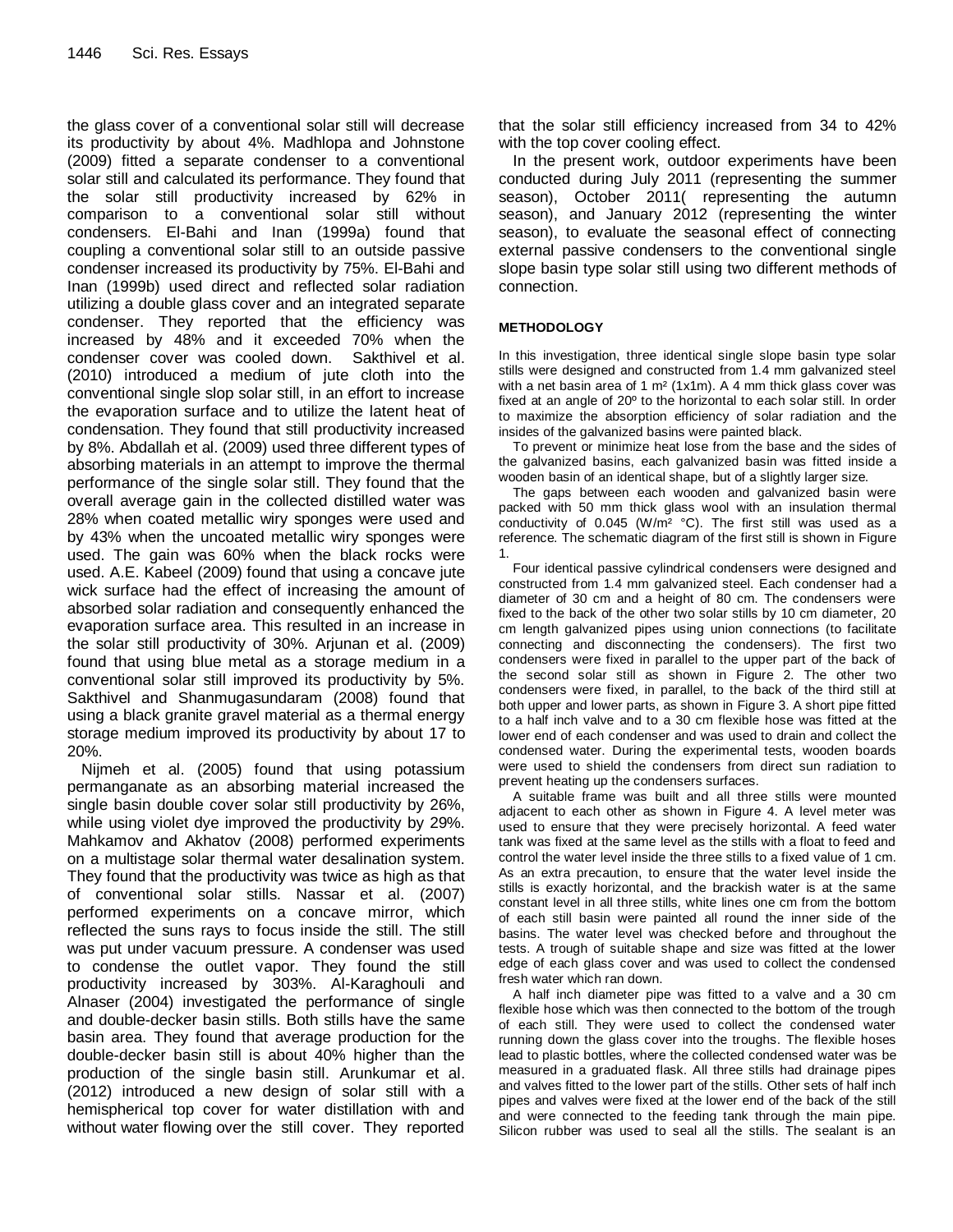

**Figure 1.** Schematic diagram of conventional solar still.



**Figure 2.** Schematic Diagram of Solar still linked to passive condensers by single connection.

essential factor for efficient operation. The three stills were positioned adjacent to each other facing south as shown in Figure 4.

In the present study a solar intensity meter was used to measure the solar radiation intensity in w/m² (its range was from 0-1.999 kw/m²). The wind speed was measured using a digital wind anemometer with a range of 0-15 m/s and an accuracy of ±0.2 m/s.

Copper-Constantan thermocouples were used to measure the ambient temperature, the galvanized tanks basin temperatures, the water temperatures, the vapor temperatures inside the stills, the glasses inner and outer temperatures, the condensers inside temperatures and the condensers outer surface temperatures.

The experiments were conducted on days with clear skies at the Gulf University, in the city of Sanad in the Kingdom of Bahrain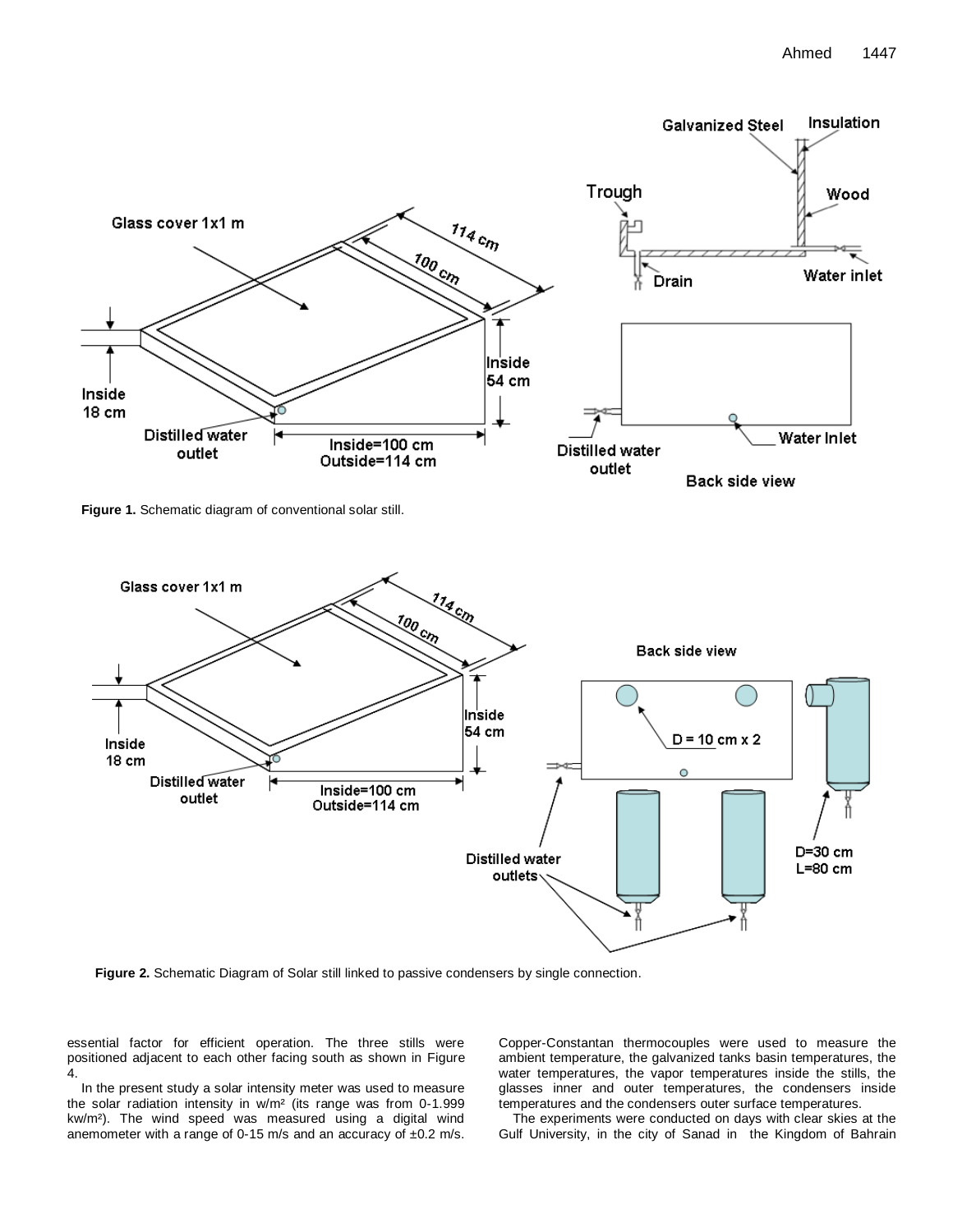

**Figure 3.** Schematic Diagram of Solar still linked to passive condensers by double connections.



**Figure 4.** Different views of the solar stills.

(32.4º E 26.1º N) during the month of July 2011 (which represented the summer season), October 2011 (which represented the autumn season), and January 2012, which represented the winter season). Preliminary tests were conducted for two days to make sure that the system was ready. Then the experiments were conducted for another two days and the average values taken.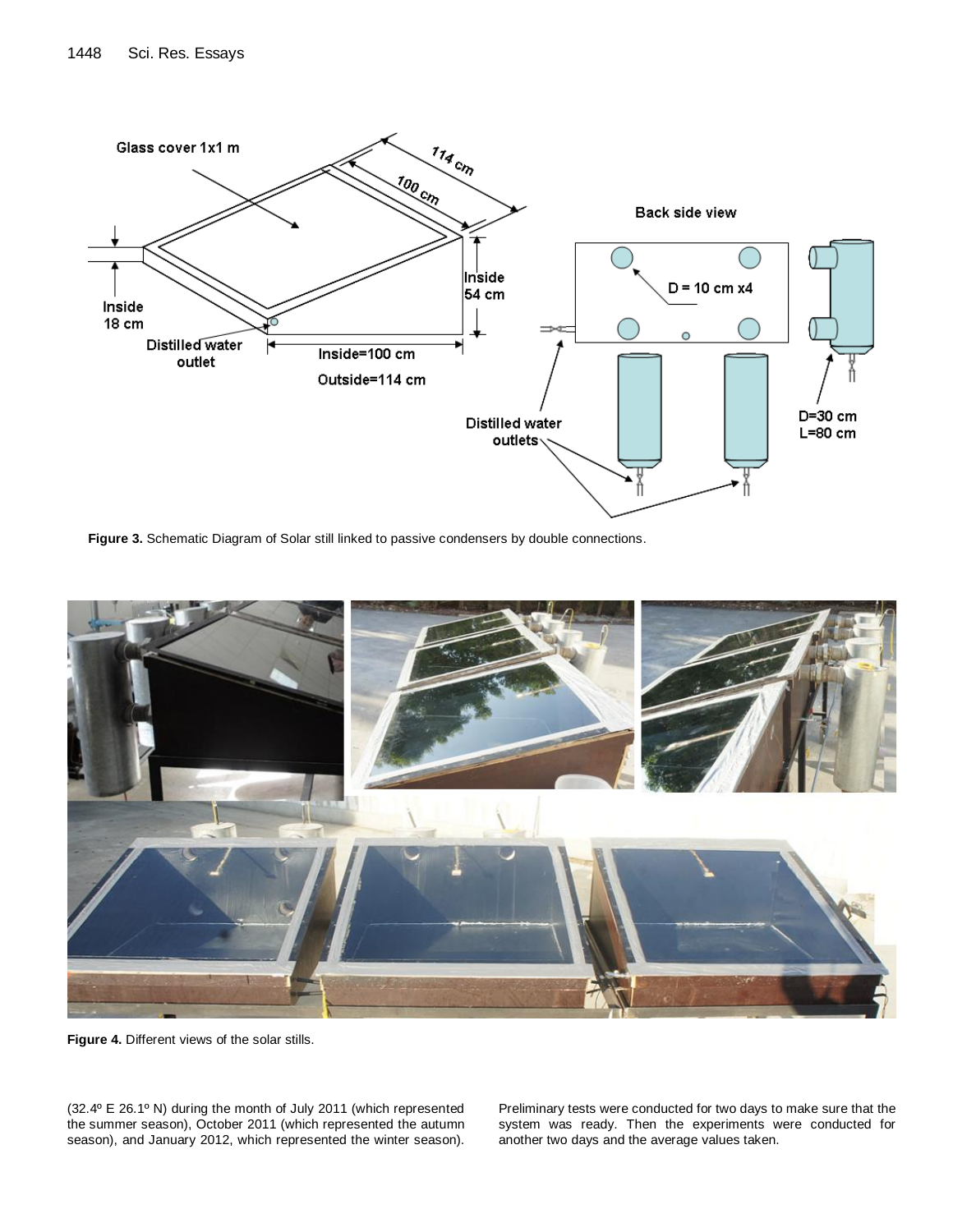# **RESULTS**

In this research, experiments were conducted at Gulf University in the city of Sanad, in the Kingdom of Bahrain in July and October 2011 and January 2012 to investigate the seasonal comparative performance of linking passive condensers to conventional single basin, single slop solar stills. The methods of linking the condenser to the solar stills were also investigated. For the purpose of ensuring the stability of the cells and to verify the results obtained, each experiment was repeated three times. Three simple solar stills were used. The first was a conventional, single basin, single slope solar still which was used as a reference, that is, for comparison with the other two stills. In the second still, two cylindrical condensers were linked in parallel, only to the upper part of the back of the still. In the third solar still, another two condensers of an identical shape and size were connected to both upper and lower parts of the still back. The three stills were set up level and adjacent to each other facing south. Wooden boards were placed on the top and sides of the condensers to shield them from direct sunlight reach them. The water depth inside the three stills was leveled and controlled to one centimeter by means of a float fixed in the feeding tank. The readings of solar intensity, wind speed and the temperatures at various locations in the three stills were taken from 6:00 am in the morning till 6:00 pm in the evening at two hour intervals. At the same time the condensed water from the condensers which ran down the glass covers, was collected and measured individually. The first collections at 6:00 am represented the overnight condensation.

It was found that the conventional solar still's daily production of distilled water was 3.340 liter/day, 2.320 liters/day, and 1.510 liters/day for the summer, autumn, and winter respectively. All condensates were collected by the trough at the lower side of the glass cover. Summer production rate is about 44% higher than the autumn production rate, and 121% higher than the winter production rate.

The solar still that had the condensers connected to only the upper part of its back yielded a daily production rate of distilled water of 3.845 liters/day, 2.670 liters/day, and 1.760 liters/day for the summer, autumn, and winter respectively. The summer production rate was 44% higher than the autumn production rate, and 118.4% higher than the winter production. The solar still that had the condensers connected to both upper and lower part of its back yielded a daily distilled water production rate of 4.360 liters/day, 3.100 liters/day, and 2.050 liters/day for the summer, autumn, and winter respectively. The summer production rate was 40.6% higher than the autumn production rate, and 112.7% higher than the winter production rate. The comparison between the summer, winter, and autumn distilled water production rates for the three stills are shown in Figures 5, 6 and 7 respectively. The average production rate, for the three solar still, in the summer season was 42.9% higher than that produced in autumn season and 117.4% higher than that produced in winter season.

# **DISCUSSION**

In order to find out the effect of incorporating the condensers to the solar stills, the data obtained for the three seasons has been studied and analyzed. Comparing the productions rates of the three stills during the month of July (the summer season), it was found that the solar still that had the condensers connected, in parallel, to only the upper part of its back produced total of 3.845 liters/day, representing an increase of 15.1% in comparison to the conventional, reference solar still. 1.490 liters of the produced distilled water was collected from the condensers, while the other 2.355 liters were collected from the trough located at the lower end of the glass cover. The still that had the condensers connected, in parallel, to, both, the upper and lower parts of its back produced a total amount of distilled water of 4.360 liters/day, representing an increase of 30.54% in comparison with the conventional solar still production rates. 1.885 liters of the produced distilled water was collected from the condensers and the other 2.475 liters was collected from the trough located at the lower end of the glass cover.

A comparison of the production rate during the month of October revealed that the solar still that had the condensers connected, in parallel, to only the upper part of its back produced a total of 2.670 liters/day, representing an increase of 15.08% in comparison to the conventional, reference solar still. 1.010 liters of the produced distilled water was collected from the condensers, while the other 1.660 liters were collected from the trough located at the lower end of the glass cover. The still that had the condensers connected, in parallel, to, both, the upper and lower parts of its back produced a total amount of distilled water of 3.100 liters/day, representing an increase of 33.6% in comparison with the conventional solar still production rates. 1.290 liters of the produced distilled water was collected from the condensers and the other 1.810 liters was collected from the trough located at the lower side of the glass cover.

A similar trend was obtained when the production data obtained from the experiment conducted during the month of January (winter season) was compared. The solar still that had the condensers connected, in parallel, to only the upper part of its back produced a total of 1.760 liters/day, representing an increase of 16.6% in comparison to the conventional, reference solar still.0.640 liters of the produced distilled water was collected from the condensers, while the other 1.120 liters was collected from the trough located at the lower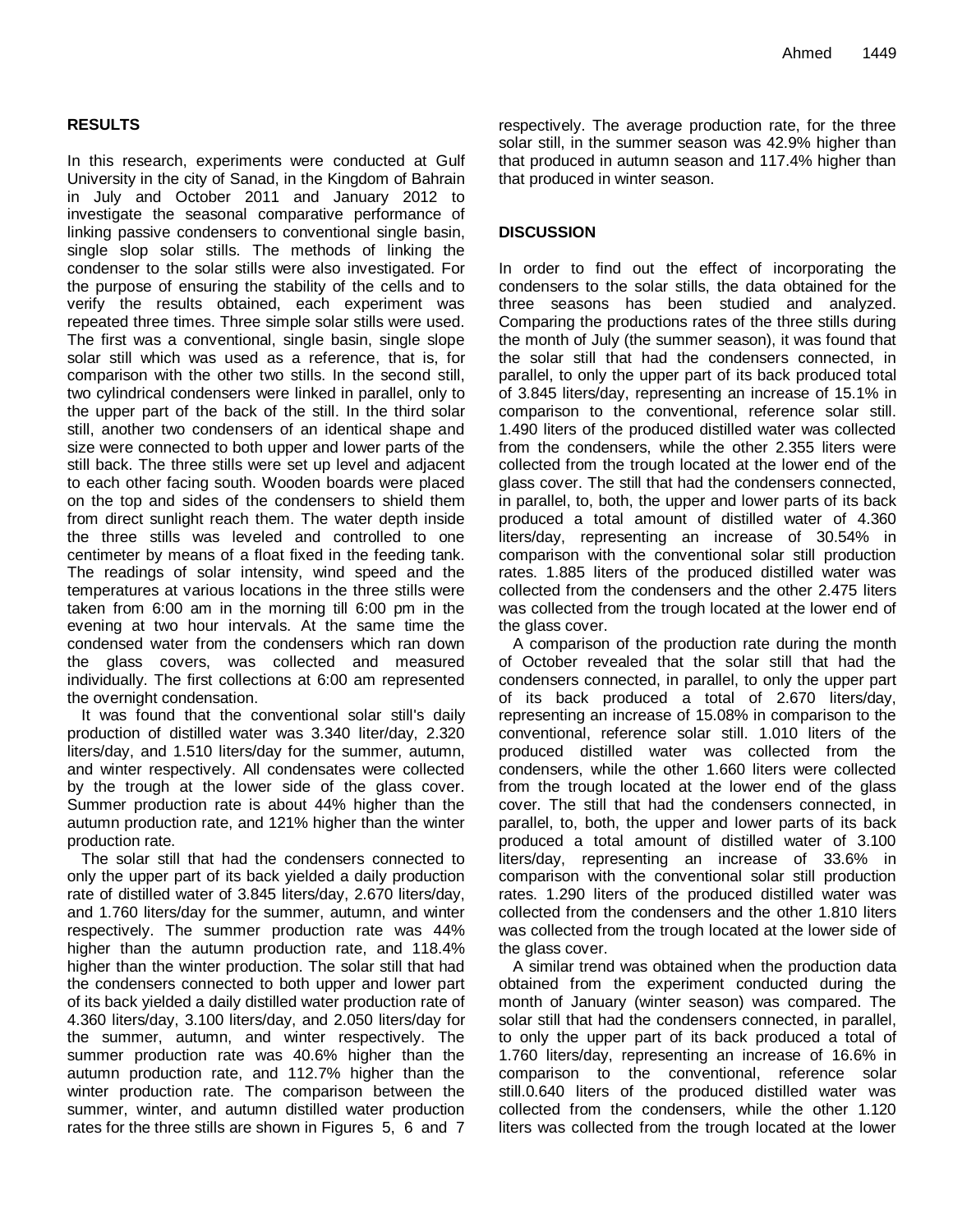

Figure 5. Comparison between summer, autumn, and winter production rate for the solar still without condensers.



**Figure 6.** Comparison between summer, autumn, and winter production rate for the solar still linked to condenser by one connection.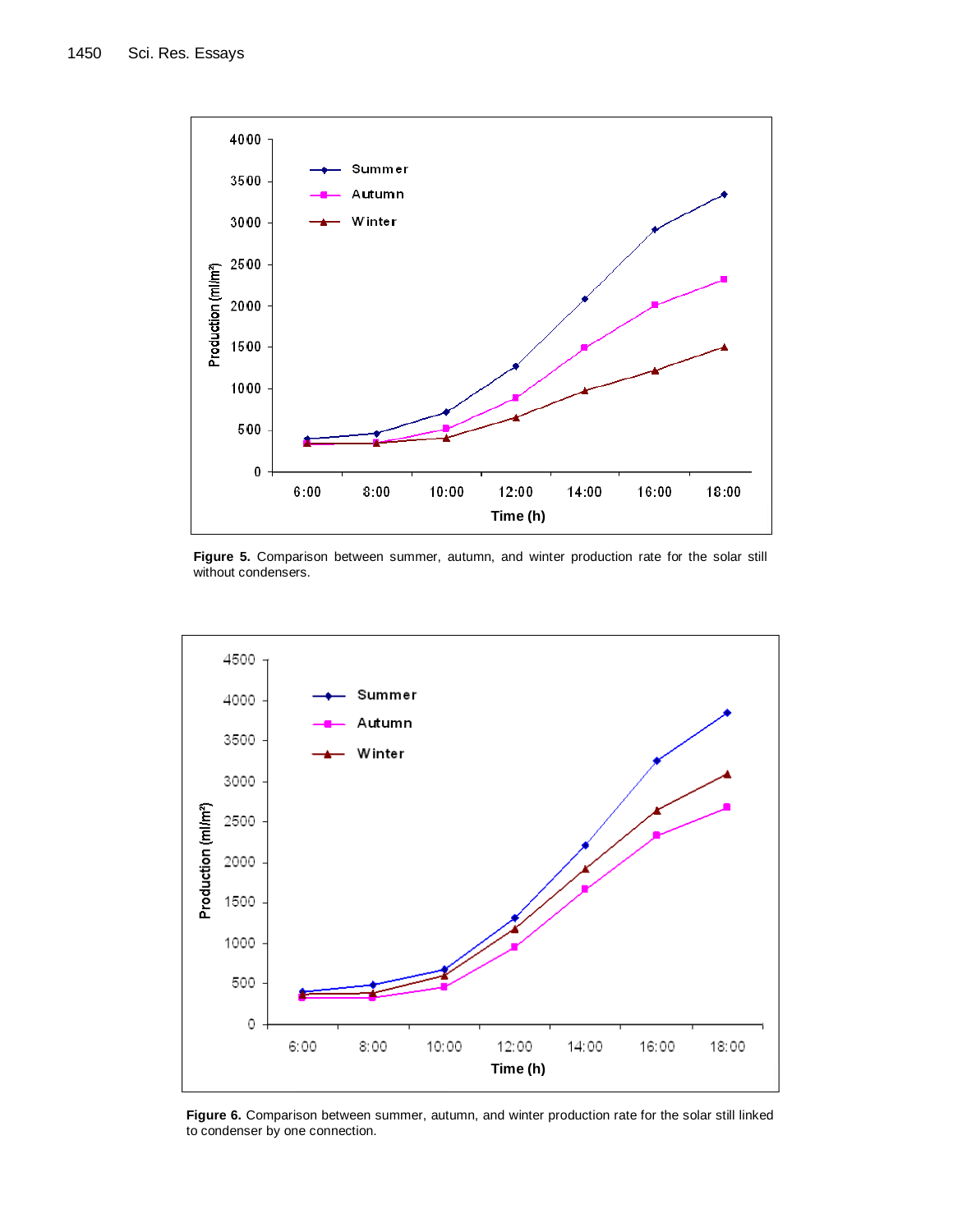

**Figure 7.** Comparison between summer, autumn, and winter production rate for the solar still linked to condenser by two connections.

end of the glass cover. The still that had the condensers connected, in parallel, to, both, the upper and lower parts of its back produced a total amount of distilled water of 2.050 liters/day, representing an increase of 35.8% in comparison with the conventional solar still production rates. 0.900 liters of the produced distilled water was collected from the condensers and the other 1.150 liters was collected from the trough located at the lower end of the glass cover.

Therefore, the experiments conducted during the summer season gave an average higher production rate of 42.6% than that obtained during the autumn season, and 117.6 % higher than that obtained during the winter season. Figures 8, 9, and 10 shows the comparison of the accumulated production rate for the three stills for the summer, autumn, and winter respectively.

Figures 11, 12, and 13, show the comparisons on an hourly basis, and for the three seasons respectively.

It has also been found, that in the experiments which have been conducted during the summer season, the three stills yielded an average amount of overnight condensation of 0.430 liters/day.

This represented 10.8% of the total summer daily production. In the autumn experiments, the average amount of overnight production for the three stills was 0.347 liters/day. This represented 13% of the total autumn daily production rate. In the winter experiments, the average amount of overnight production rate of the three stills was 0.346 liters/day. This represented 19.7% of the total winter daily production rate. The increase in the night percentage of production rates over the three seasons, summer, autumn, and winter, may be attributed to the increased temperature drop during the night. This may have enhanced the heat transfer rate and consequently, increased the night production percentage.

The glass covers of the solar stills heated up due to absorbing the suns rays and also due to the given latent heat of vapor condensed on the inside surface. The glass covers have a very low thermal conductivity. On the contrary, the condensers are made of galvanized steel which has a much higher thermal conductivity. In addition the condensers are kept in the shade. Never the less, it has been found that the amount of condensed water collected from the condensers is about 40%, while the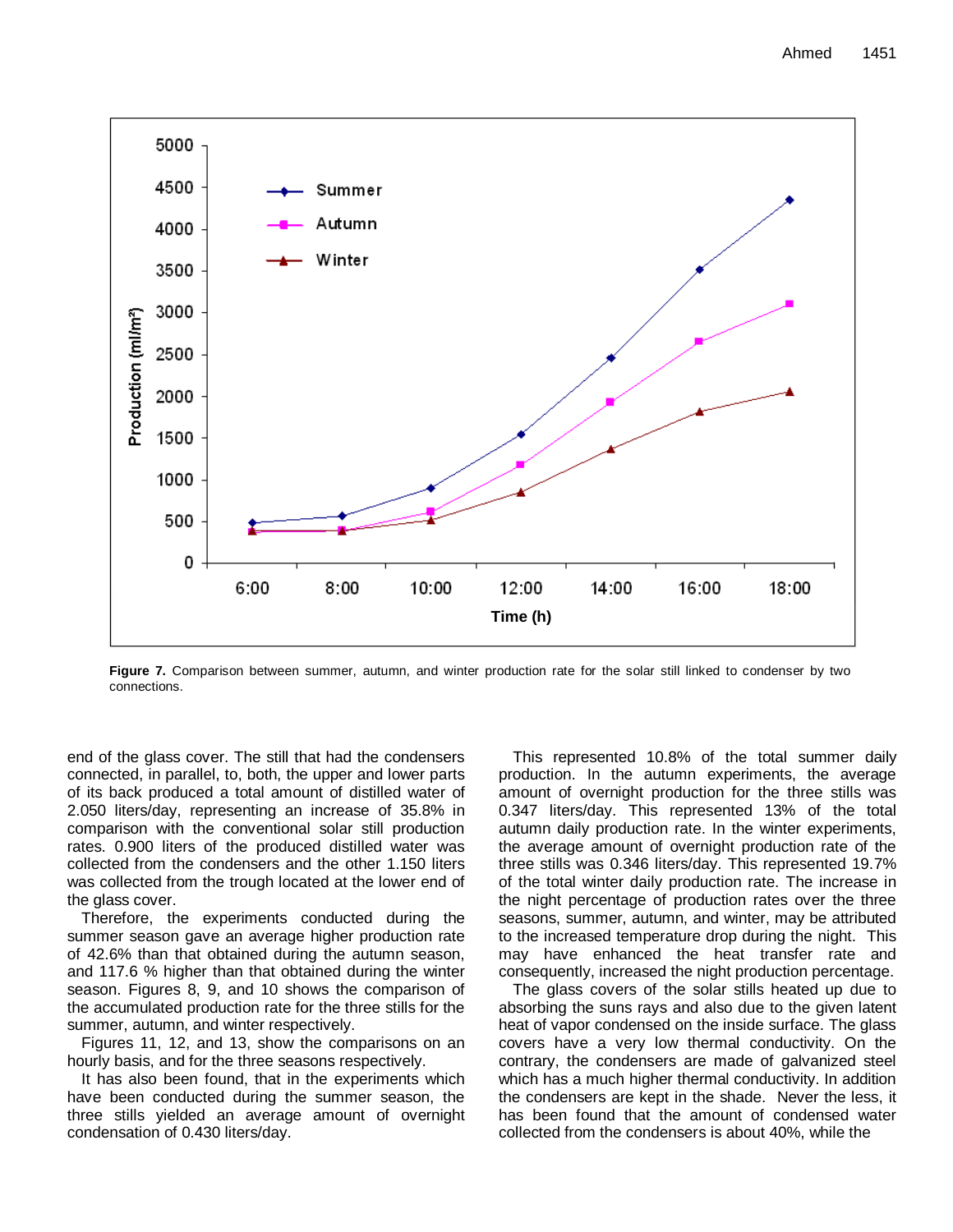

Figure 8. Comparison between accumulated productivity of the three stills- summer season.



**Figure 9.** Comparison between accumulated productivity of the three stills- autumn season.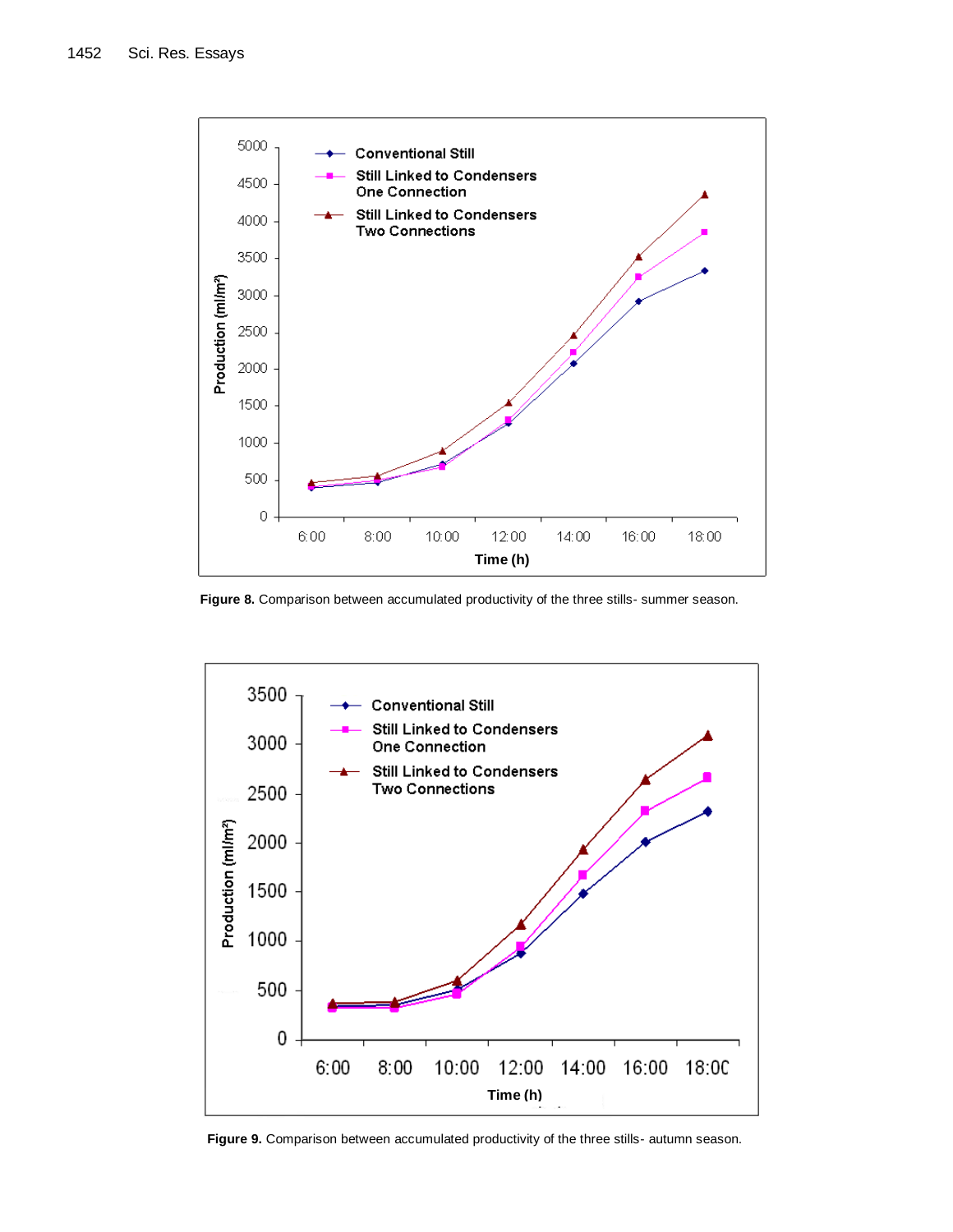

Figure 10. Comparison between accumulated productivity of the three stills- winter season



Figure 11. Comparisons between productivity of the three stills on hourly basis- summer season.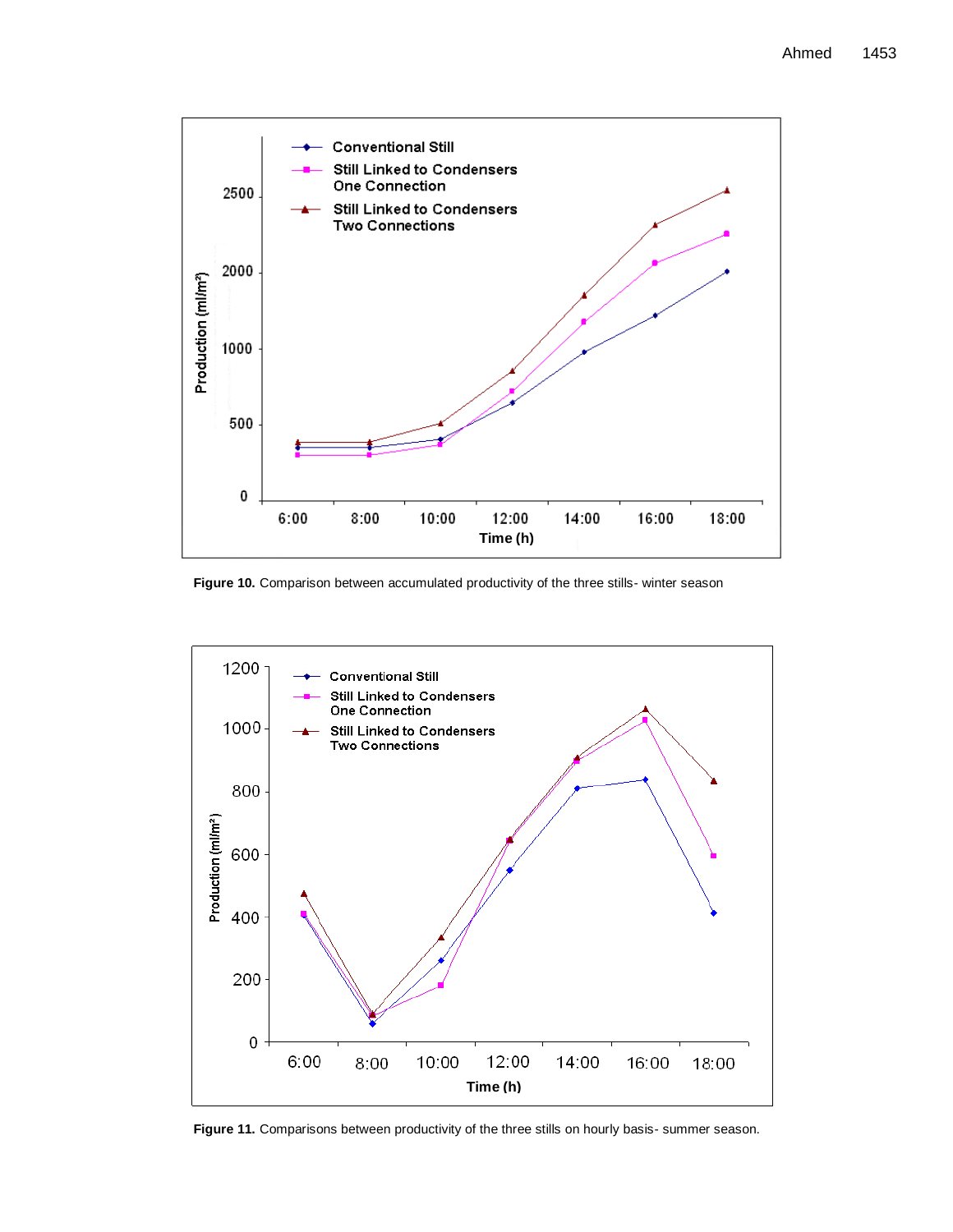

**Figure 12.** Comparisons between productivity of the three stills on hourly basis- autumn season.



**Figure 13**. Comparisons between productivity of the three stills on hourly basis- winter season.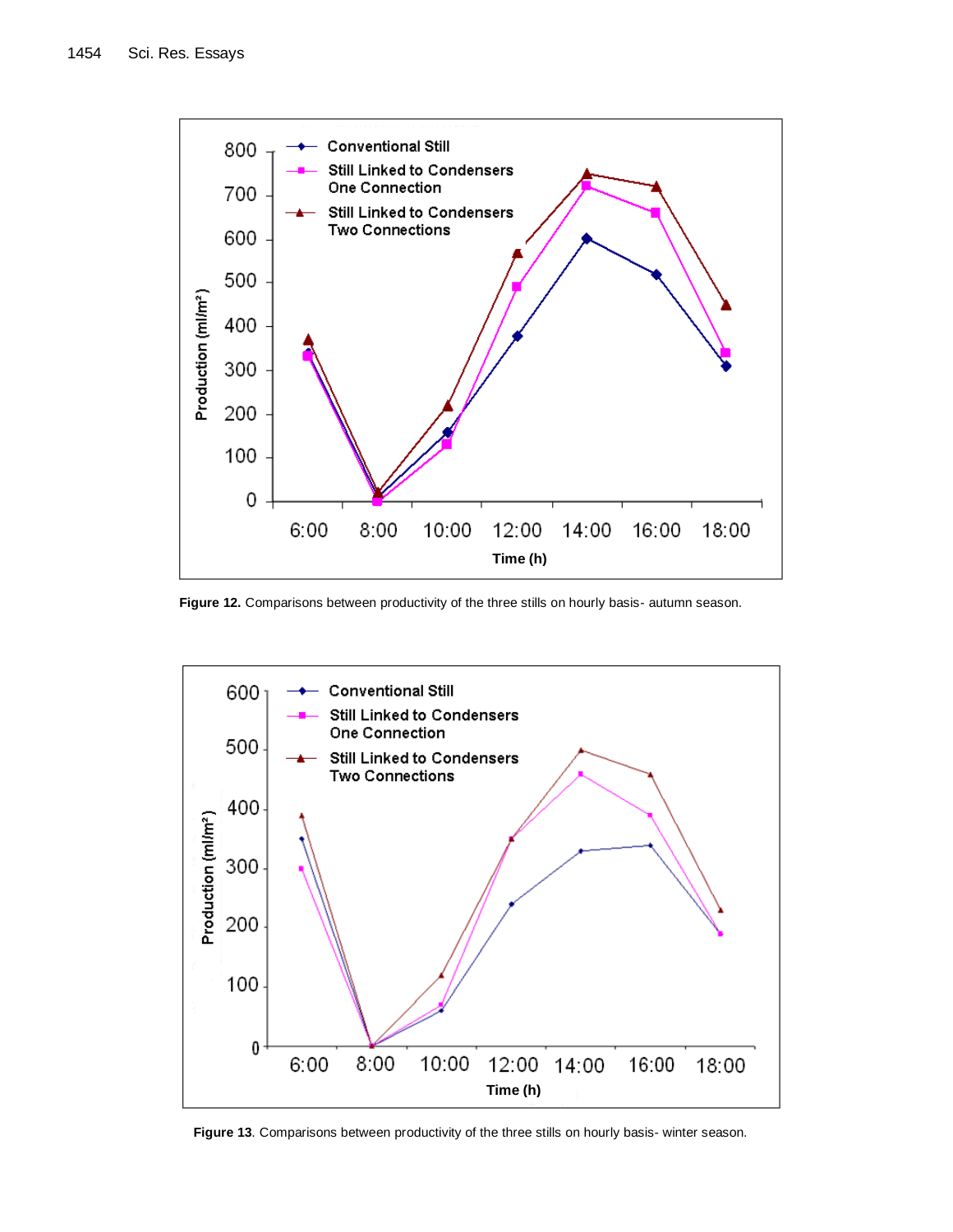

**Figure 14.** Comparison between distilled water obtained by stills covers and condensers- summer season.

amount collected from the trough down the glass cover represents about 60% of the total production rates. This may be attributed to the fact that condensers were connected through 10 cm diameter pipes diameter which affected the amount of vapor that can purge from the still to the condensers. This analysis is supported by the fact that the condensation yield obtained from the still that has the condensers linked by two connections (at the upper and lower parts of the back) gave a better yield than the still in which the condensers were connected only to the upper part of the back.

The two connections set up, increased vapor purge and circulation and consequently, gave a better condensation yield. A comparison between the production rates obtained from the condensers and the glass covers, for the three seasons are shown in Figures 14, 15 and 16 respectively.

For the same reasons, it has been found that the vapor temperatures inside the conventional still which was not linked to external condensers is, slightly, higher than the vapor temperatures inside the other two stills which were linked to external condensers. This can be seen in Figures 17, 18, and 19, which shows the vapor temperature distribution inside the three stills for the summer, autumn, and winter respectively. A similar trend was observed when the water temperature of the three stills were compared for the three season respectively , as shown in Figures 20, 21, and 22.

During the experimental investigation, the wind speed was in the range of 0-3 m/s. the maximum solar radiation intensity (perpendicular to the stills' covers) was 1040 W/m², 914 W/m², 805 W/m² for the summer, autumn, and winter seasons respectively.

### **Conclusion**

Outdoor experimental tests have been carried out to study the effect of incorporating and connecting external passive condensers to the conventional, basin type, single slope solar still on a seasonal basis. It can be concluded that: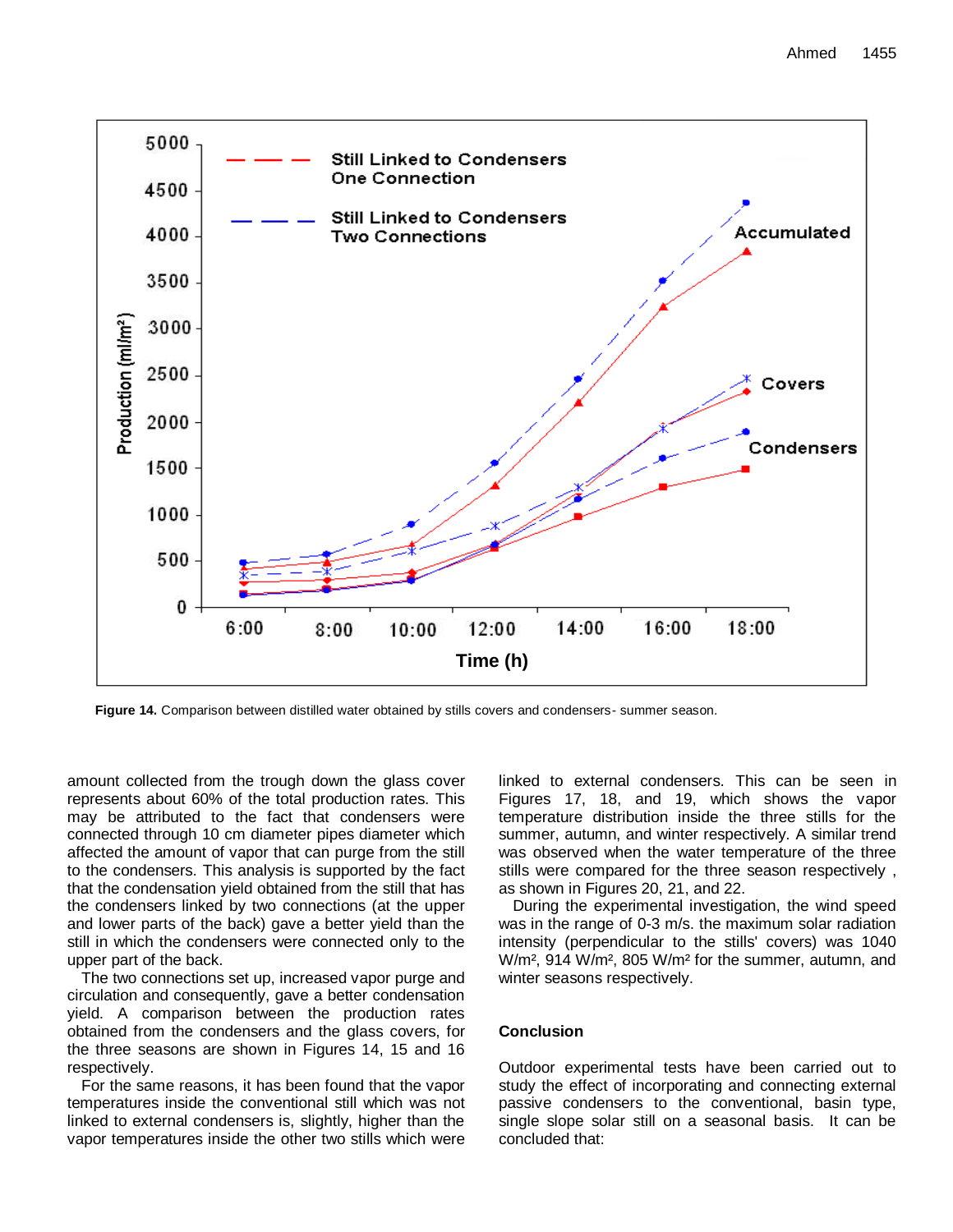

**Figure 15.** Comparison between distilled water obtained by stills covers and condensers - autumn season.



**Figure 16.** Comparison between distilled water obtained by stills covers and condensers- winter season.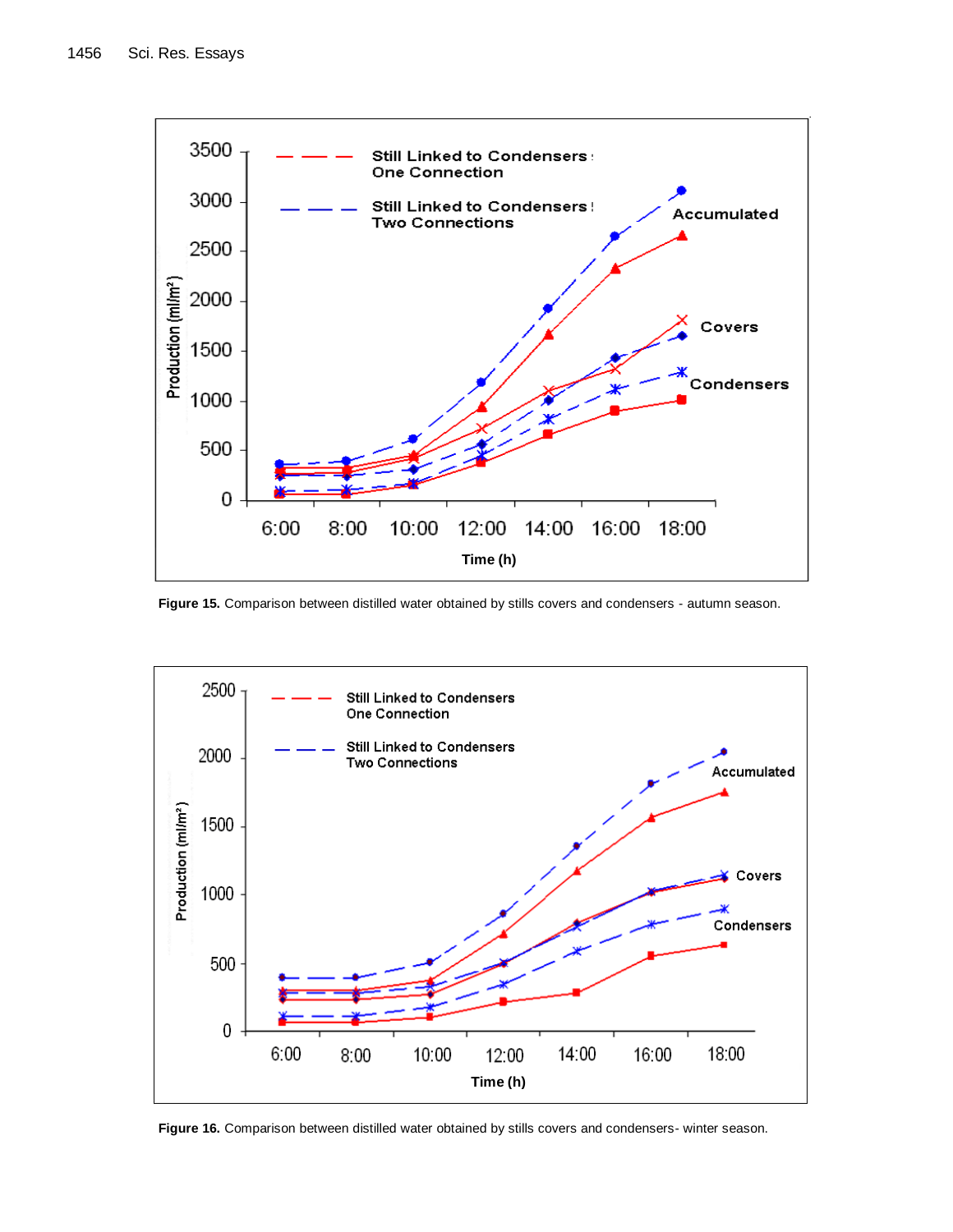

**Figure 17.** Still vapor temperature distributions - summer season**.**



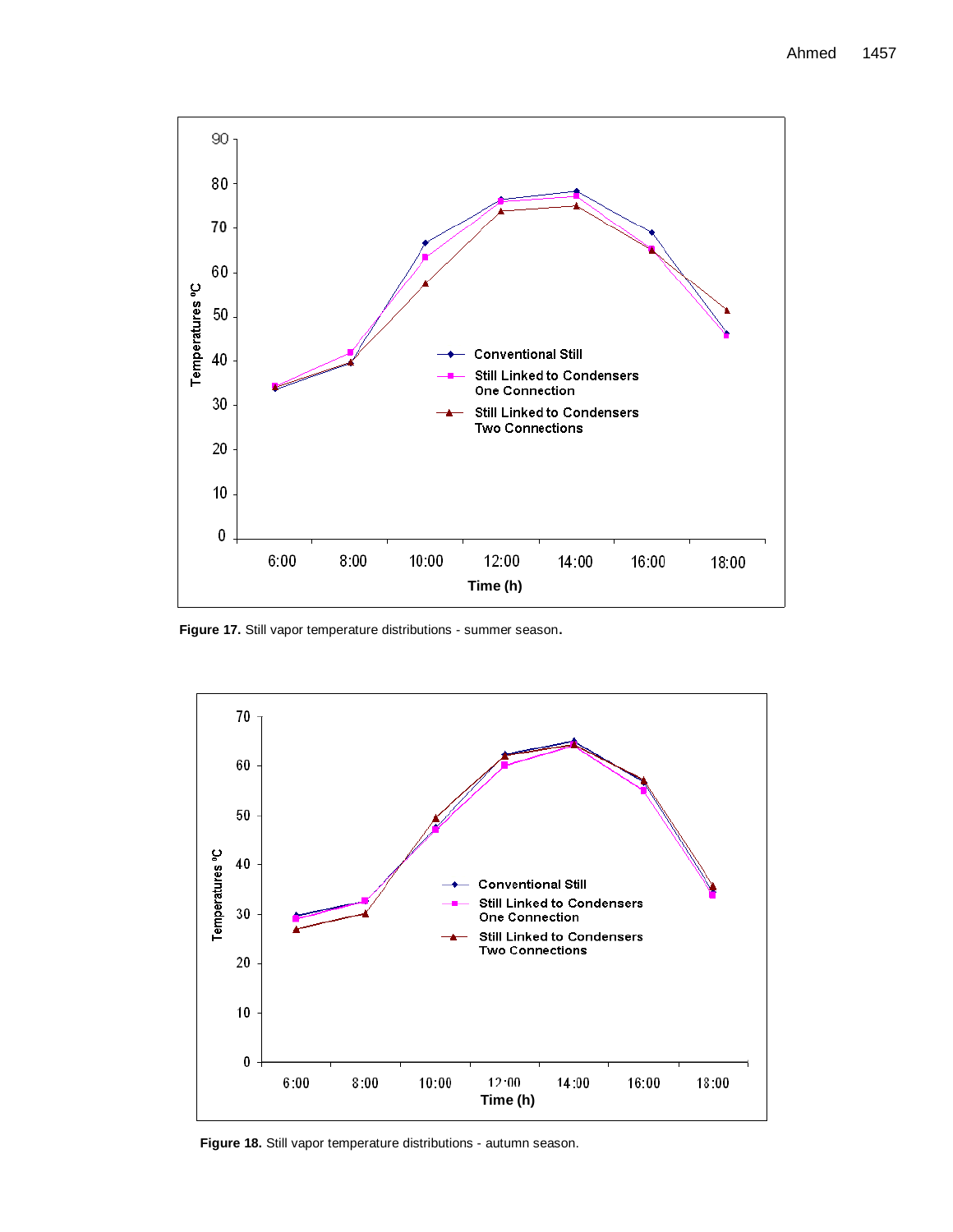

**Figure 19.** Still vapor temperature distributions - winter season.



**Figure 20.** Still water temperatures- summer season.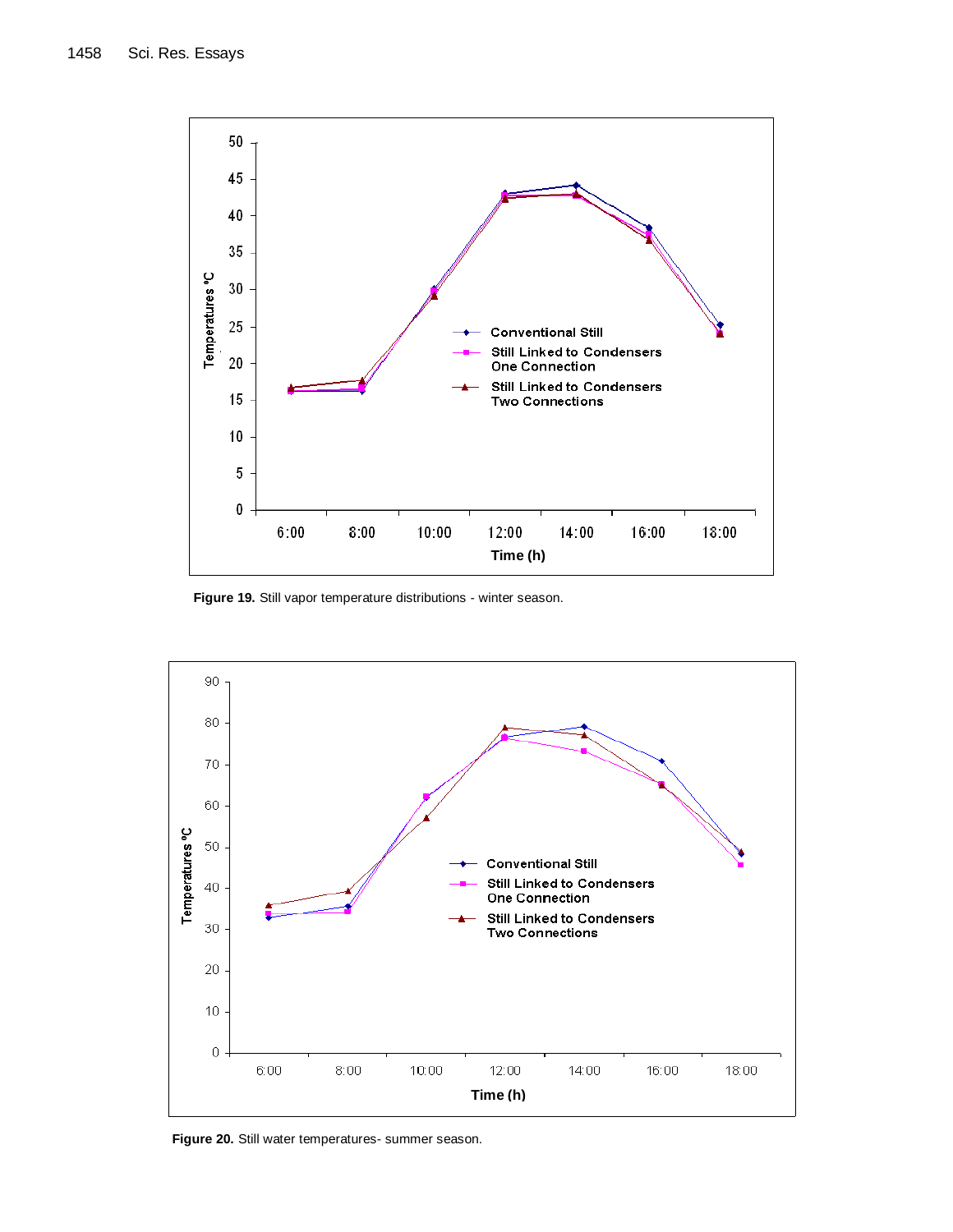

**Figure 21.** Still water temperatures - autumn season.